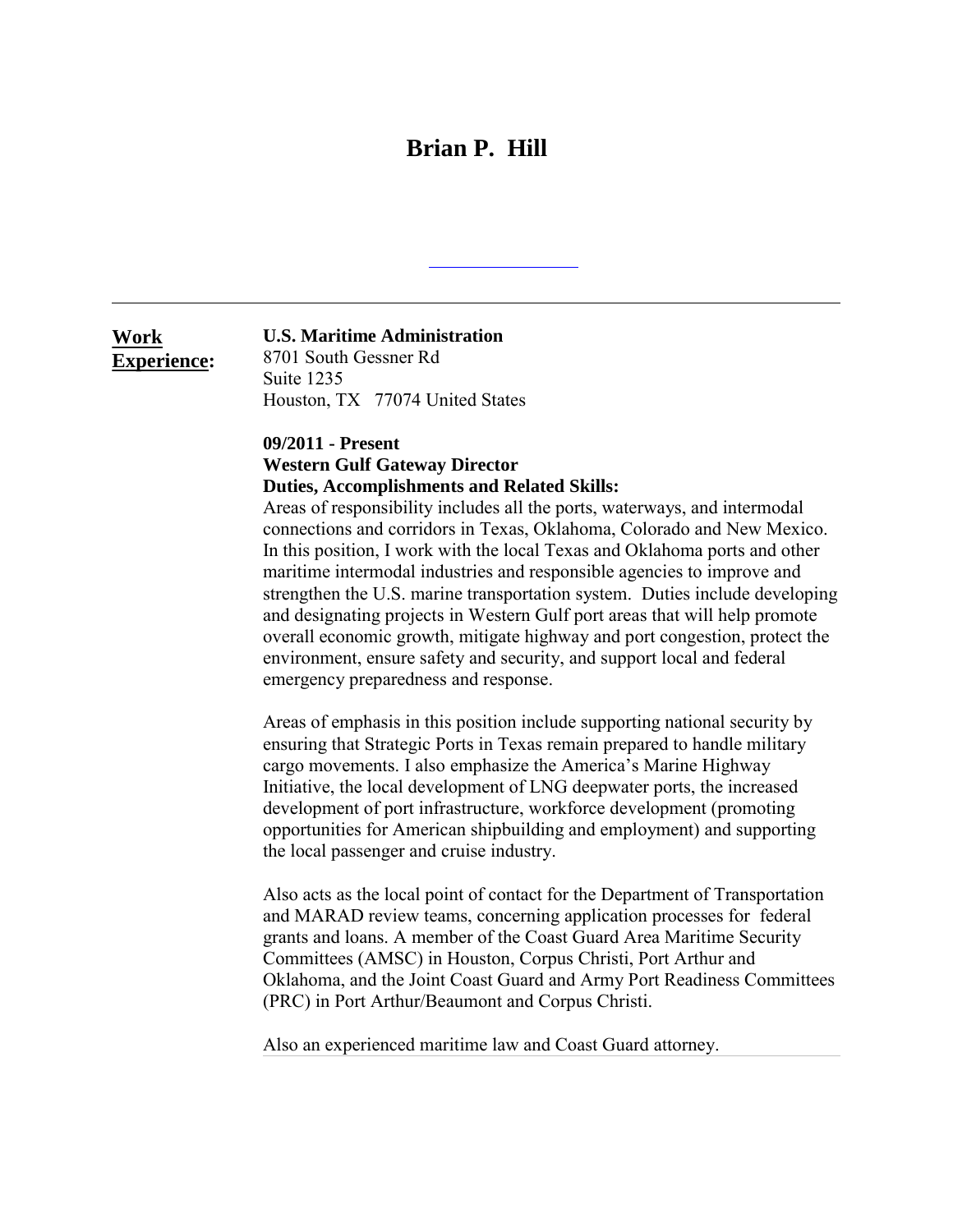#### **U.S. Coast Guard**

Coast Guard Eleventh District (DRE) Coast Guard Island Alameda, CA 94601 United States

## **10/2002 - 09/2011 Commander (O5) - Chief of Port Security Duties, Accomplishments and Related Skills:**

My most recent position prior to joining MARAD in September 2011 was with the U.S. Coast Guard from 2002 to 2011.

From 2006 to 2011, I was assigned as the Chief of the Eleventh Coast Guard District's Ports, Waterways and Coastal Security Section in Alameda, CA. In this position, I oversaw overall port safety and security in all ports in California, including Los Angeles, Long Beach, San Diego, San Francisco, and Oakland. I worked closely with all the ports, port facilities, industry, and vessels to ensure compliance with security regulations. My duties included ensuring waterside security protection for military outload vessels loading equipment in California ports in support of the war efforts in Iraq and Afghanistan. I also worked with the anti-terrorism office at headquarters, addressing such issues and small vessel threats, piracy, compliance with safety and security regulations, and risk management. From 2002 to 2006 I was the Assistant Chief of the Seventh Coast Guard

District Port Security Section in Miami, FL. I oversaw port security issues for all ports in Florida, Georgia, South Carolina, and the Caribbean.

In both positions and while a lawyer with the Coast Guard in Miami, I acted as an Ethics officer for the unit. Specifically during my time as a lawyer at the District Seven Legal Office in Miami, I was assigned as the Ethics Legal Officer for the District, and my duties included Equal Employment issues.

## **Fowler White Law Firm**

Miami, FL United States

## **05/2000 - 10/2002**

## **Maritime Law Attorney**

## **Duties, Accomplishments and Related Skills:**

Maritime law litigation attorney for the large law firm of Fowler White in Miami. Represented shipping company and ports in federal and state courts. Handled many ship pollution, injured crewmen, Coast Guard regulations, ship construction, and cruise industry issues. During this time I became one of only 56 attorneys in Florida that is Board Certified by the Florida Bar as a Specialist in Admiralty and Maritime Law, and I served on Florida's Admiralty Law Committee. I am still a member of the U.S. Maritime Law Association and the Southeast Admiralty Law Institute. After a few years with this law firm, in 2002 I returned to active duty with the U.S. Coast Guard until my recent retirement as a Commander (O5).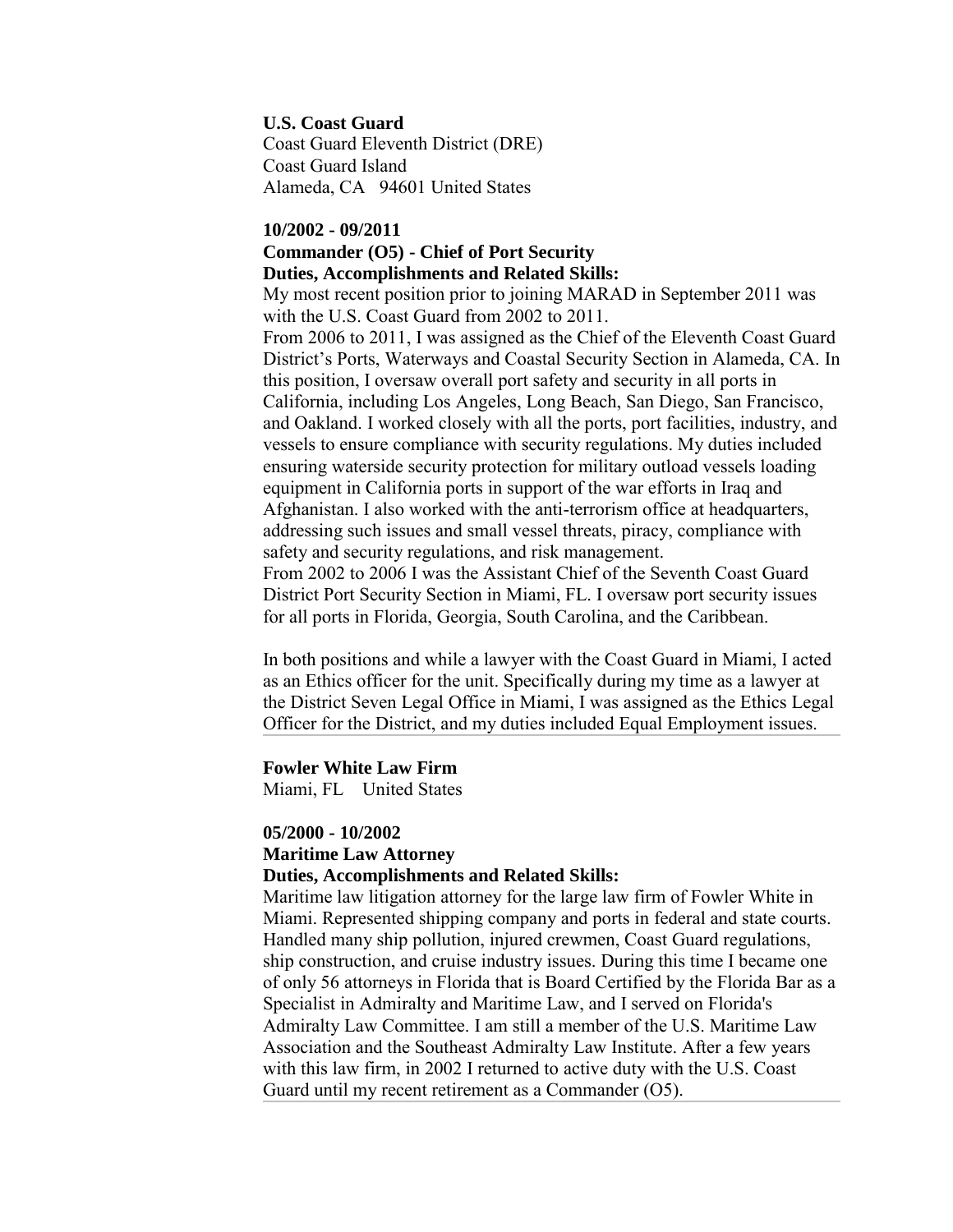|                                        | <b>U.S. Coast Guard</b><br>Miami, FL United States                                                                                                                                                                                                                                                                                                                                                                                                                                                                       |  |
|----------------------------------------|--------------------------------------------------------------------------------------------------------------------------------------------------------------------------------------------------------------------------------------------------------------------------------------------------------------------------------------------------------------------------------------------------------------------------------------------------------------------------------------------------------------------------|--|
|                                        | 07/1996 - 05/2000<br><b>Military Attorney (JAG)</b><br><b>Duties, Accomplishments and Related Skills:</b><br>Military attorney (JAG) with the U.S. Coast Guard Legal Office in Miami,<br>FL. Handled litigation for the U.S. Coast Guard in federal and state courts,<br>prosecuted several court martials, pursued regulatory fines for company<br>violating the clean water act or oil pollution statutes. Provided legal advice<br>for stopping and boarding drug carrying or illegal immigrant smuggling<br>vessels. |  |
| <b>Education:</b>                      | U.S. Naval Postgraduate School Monterey, CA United States<br>Master's Degree 03/2009<br>GPA: $3.9$ of a maximum $4.0$<br><b>Credits Earned: 32 Semester hours</b><br>Major: Security Studies - Homeland Defense and Security Honors: Cum<br>Laude                                                                                                                                                                                                                                                                        |  |
|                                        | St. Thomas University School of Law Miami, FL United States<br>Professional 12/1995<br>GPA: $3.25$ of a maximum $4.0$<br><b>Credits Earned: 90 Semester hours</b><br>Major: Law - Juris Doctor Degree Honors: Cum Laude                                                                                                                                                                                                                                                                                                  |  |
|                                        | Florida International University Miami, FL United States<br>Bachelor's Degree 08/1988<br>GPA: $3.1$ of a maximum $4.0$<br><b>Major:</b> Government - Political Science                                                                                                                                                                                                                                                                                                                                                   |  |
| <b>Job Related</b><br><b>Training:</b> | <b>Experienced Maritime Industry and Maritime Law Professional</b>                                                                                                                                                                                                                                                                                                                                                                                                                                                       |  |
| <b>Affiliations:</b>                   | U.S. Maritime Law Association - Member<br>Florida Bar - Attorney<br>Southeast Admiralty Law Institute - Members<br><b>Coast Guard Combat Veterans Association - Member</b>                                                                                                                                                                                                                                                                                                                                               |  |